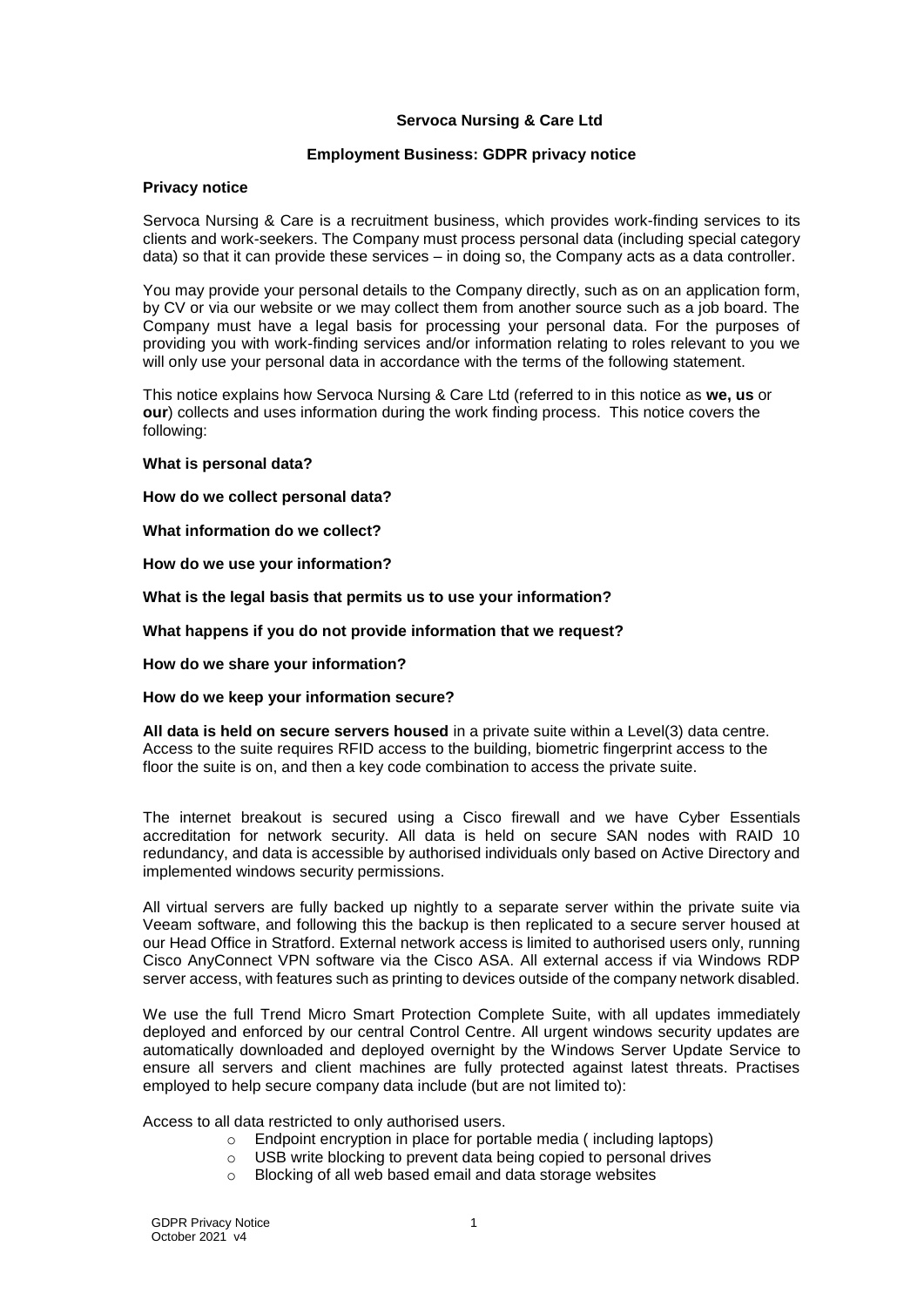- o [All users are required to change their password every 30 days](#page-3-3)
- $\circ$  [All user passwords must meet minimum security requirements](#page-3-3)
- $\circ$  All machines auto lock after 10 minutes of inactivity to prevent unauthorised [access to unattended machines](#page-3-3)

[All hardware, backups, and data links are fully monitored 24/7 using PRTG Enterprise Console.](#page-3-3)

[We will ensure access to personal data is restricted to employees working within our group on a](#page-3-3)  [need to know basis. Training will be provided to any employees working within the group who](#page-3-3)  [need access to your personal data to ensure it is secured at all times.](#page-3-3)

### **[When do we transfer your information overseas?](#page-3-3)**

#### **[For how long do we keep your information?](#page-4-0)**

## **[Your rights in relation to your information](#page-4-1)**

## **[Complaints](#page-5-0)**

The [Table](#page-6-0) at the end of this notice provides an overview of the data that we collect, the purposes for which we use that data, the legal basis which permits us to use your information and the rights that you have in relation to your information.

We may update this notice from time to time.

## **Contact details**

Our contact details are as follows:

Address: Servoca Nursing & Care, Kingston House, Towers Business Park, Wilmslow Road, Didsbury, Manchester M20 2LD Telephone: 0121 643 5675

We have appointed a data protection officer who has responsibility for advising us on our data protection obligations. You can contact the data protection officer using the following details:

### [gdpr@servocahealth.com](mailto:gdpr@servocahealth.com)

#### <span id="page-1-0"></span>**What is personal data?**

Personal data is any information that tells us something about you. This could include information such as your name, contact details, date of birth, and references.

#### <span id="page-1-1"></span>**How do we collect personal data?**

We collect personal data about you from various sources including:

- from you when you contact us directly through the application and recruitment process;
- from other people when we check references or carry out background checks if we do this we will inform you during the recruitment process of the checks that are carried out.
- Job boards

#### <span id="page-1-2"></span>**What information do we collect?**

We collect the following categories of information about you:

- Personal contact details such as name, title, address, telephone number and personal email addresses
- Date of birth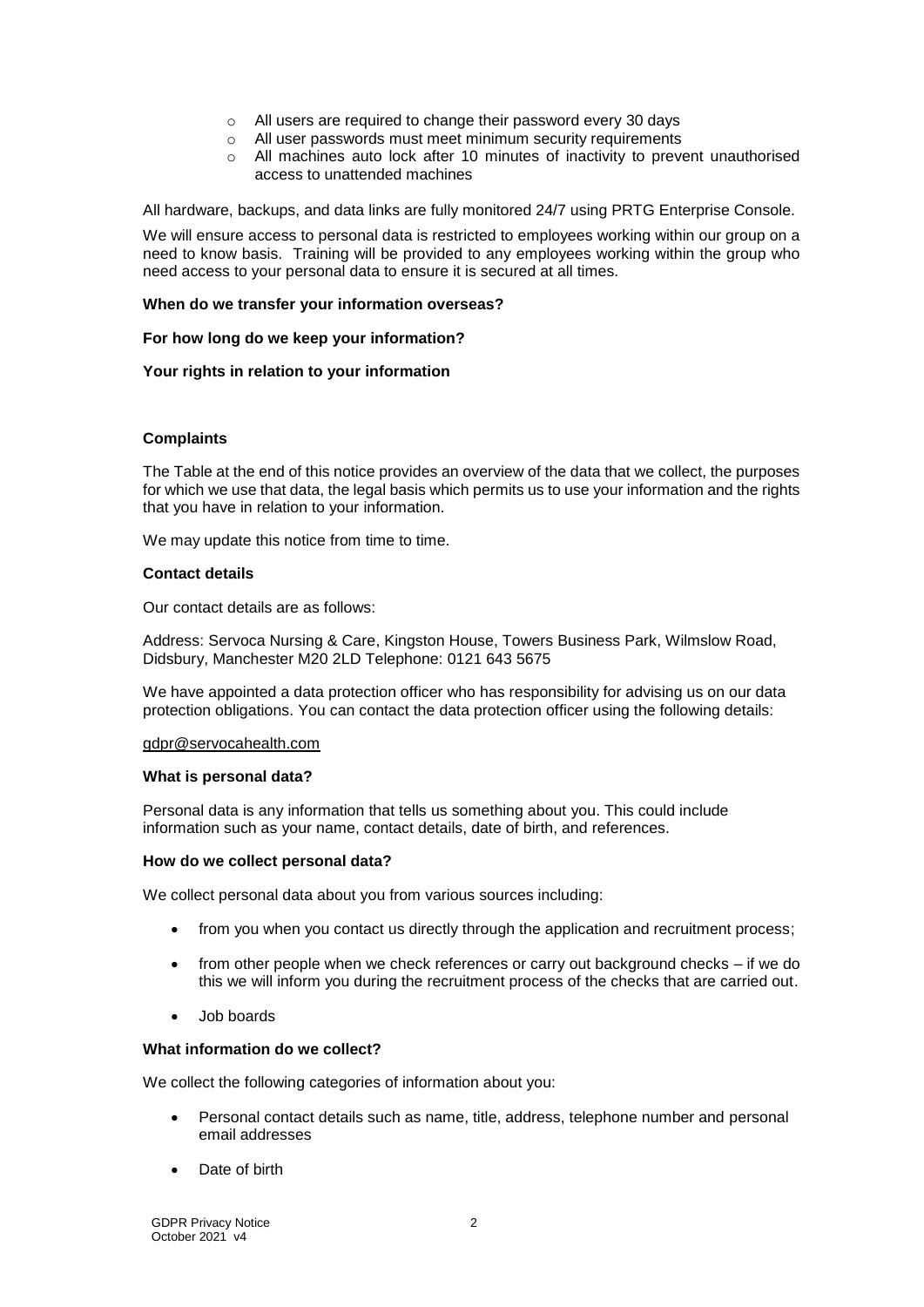- Equal opportunities monitoring information such as gender, race and ethnicity
- Recruitment information (including copies of right to work documentation, references, DBS, PIN number training records and other information in your CV or application form or otherwise provided as part of the registration process)
- Information about criminal convictions and offences committed by you
- Health declaration including COVID 19 vaccination status

## <span id="page-2-0"></span>**How do we use your information?**

We use your information for the following purposes:

- Supply work finding services
- To check you are legally entitled to work in the UK
- To assess your qualifications, experience and skills for a particular role or assignment
- To conduct data analytics studies to review and better understand job application rates
- To carry out equal opportunities monitoring
- Audits, as we operate in the healthcare industry we required to be audited by our clients to ensure legal and contractual compliance
- For payroll processing purposes
- To request or complete reference for work seeking opportunities
- Investigations for NMC or safeguarding referrals
- To abide by UK legislation

#### <span id="page-2-1"></span>**What is the legal basis that permits us to use your information?**

Under data protection legislation we are only permitted to use your personal data if we have a legal basis for doing so as set out in the data protection legislation. We will process your personal data for the purposes of providing you with work-finding services. The legal bases we rely upon to offer these services to you are:

- Consent
- Contractual obligation
- Legal obligation
- Where it is necessary for our legitimate interests (or those of a third party) and your interests and fundamental rights do not override those interests
- Public interest in the area of public health

The [Table](#page-6-0) at the end of this notice provides more detail about the information that we use, the legal basis that we rely on in each case and your rights.

Some information is classified as "special" data under data protection legislation. This includes information relating to health, racial or ethnic origin, religious beliefs or political opinions, sexual orientation and trade union membership. This information is more sensitive and we need to have further justifications for collecting, storing and using this type of personal data. There are also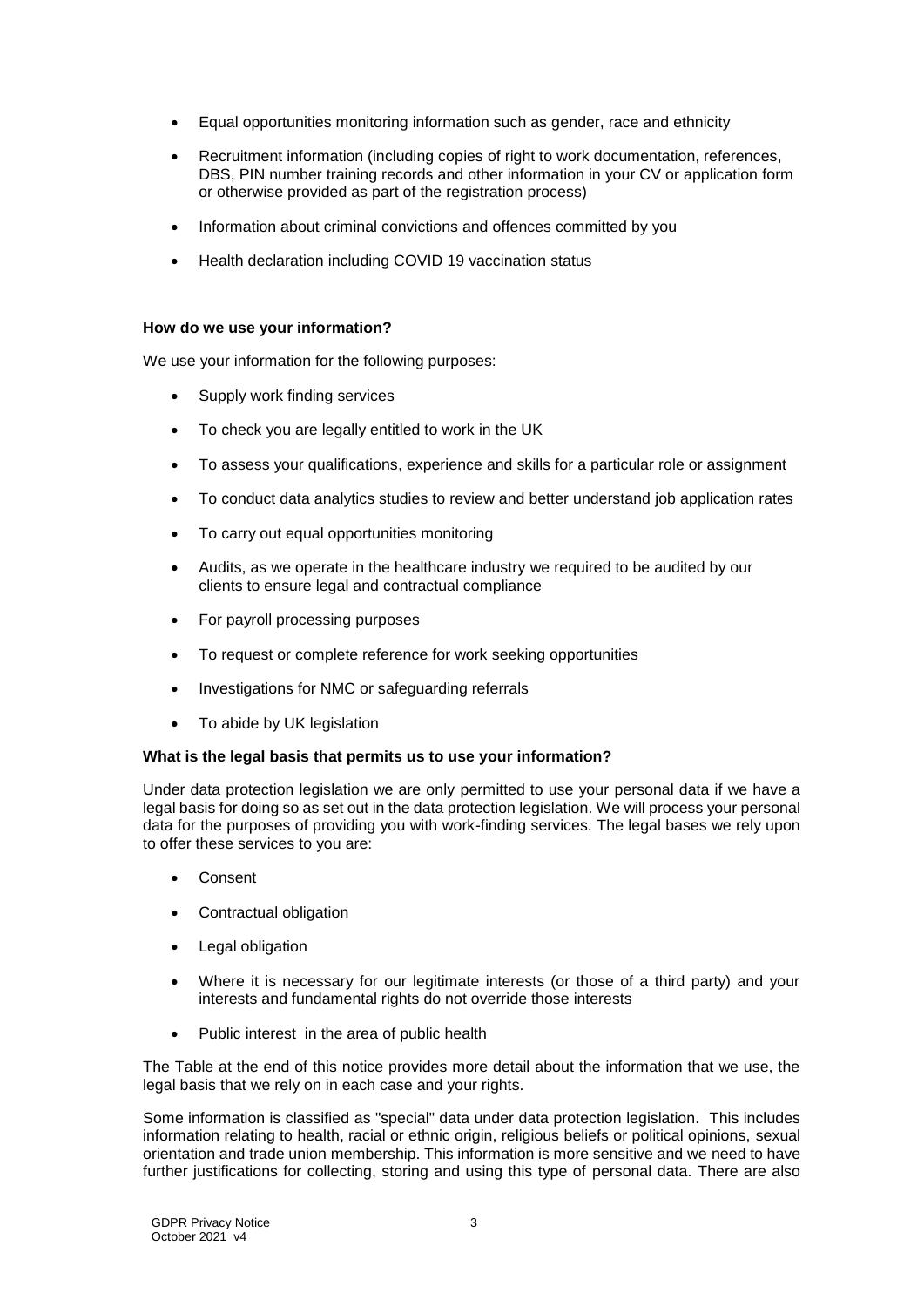additional restrictions on the circumstances in which we are permitted to collect and use criminal conviction data. We may process special categories of personal data and criminal conviction information in limited circumstances with your explicit consent, in which case we will explain the purpose for which the information will be used at the point where we ask for your consent.

### <span id="page-3-0"></span>**What happens if you do not provide information that we request?**

We need some of your personal data in order to conduct the work finding services. If you do not provide such information, we may not be able to continue with the recruitment process or offer you employment/engagement.

## <span id="page-3-1"></span>**How do we share your information?**

We share your personal data in the following ways:

- Where we use third party services providers who process personal data on our behalf in order to provide services to us or if we provide services to them. This may include:
	- o Clients in the Healthcare sector (including sharing your COVID 19 vaccination status)
	- o Our Occupational Health Provider
	- o Auditors for our clients which include; DePoel, Barchester and Neuvens (this list is not exhaustive)
	- o NMC
	- o HMRC
	- o Auto-enrolment pension provider
- We will share your personal data with third parties where we are required to do so by (including COVID 19 vaccination status to abide by the Health & Social Care Act 2008)
- law or to comply with our regulatory obligations.
- Where it is necessary for our legitimate interests (or those of a third party) and your interests and fundamental rights do not override those interests
- If we sell any part of our business and/or integrate it with another organisation your details may be disclosed to our advisers and to prospective purchasers or joint venture partners and their advisers.

Where we share your personal data with third parties we ensure that we have appropriate measures in place to safeguard your personal data and to ensure that it is solely used for legitimate purposes in line with this privacy notice.

#### <span id="page-3-2"></span>**How do we keep your information secure?**

<span id="page-3-3"></span>All data is held on secure servers housed in a private suite within a Level(3) data centre. Access to the suite requires RFID access to the building, biometric fingerprint access to the floor the suite is on, and then a key code combination to access the private suite.

The internet breakout is secured using a Cisco firewall and we have Cyber Essentials accreditation for network security. All data is held on secure SAN nodes with RAID 10 redundancy, and data is accessible by authorised individuals only based on Active Directory and implemented windows security permissions.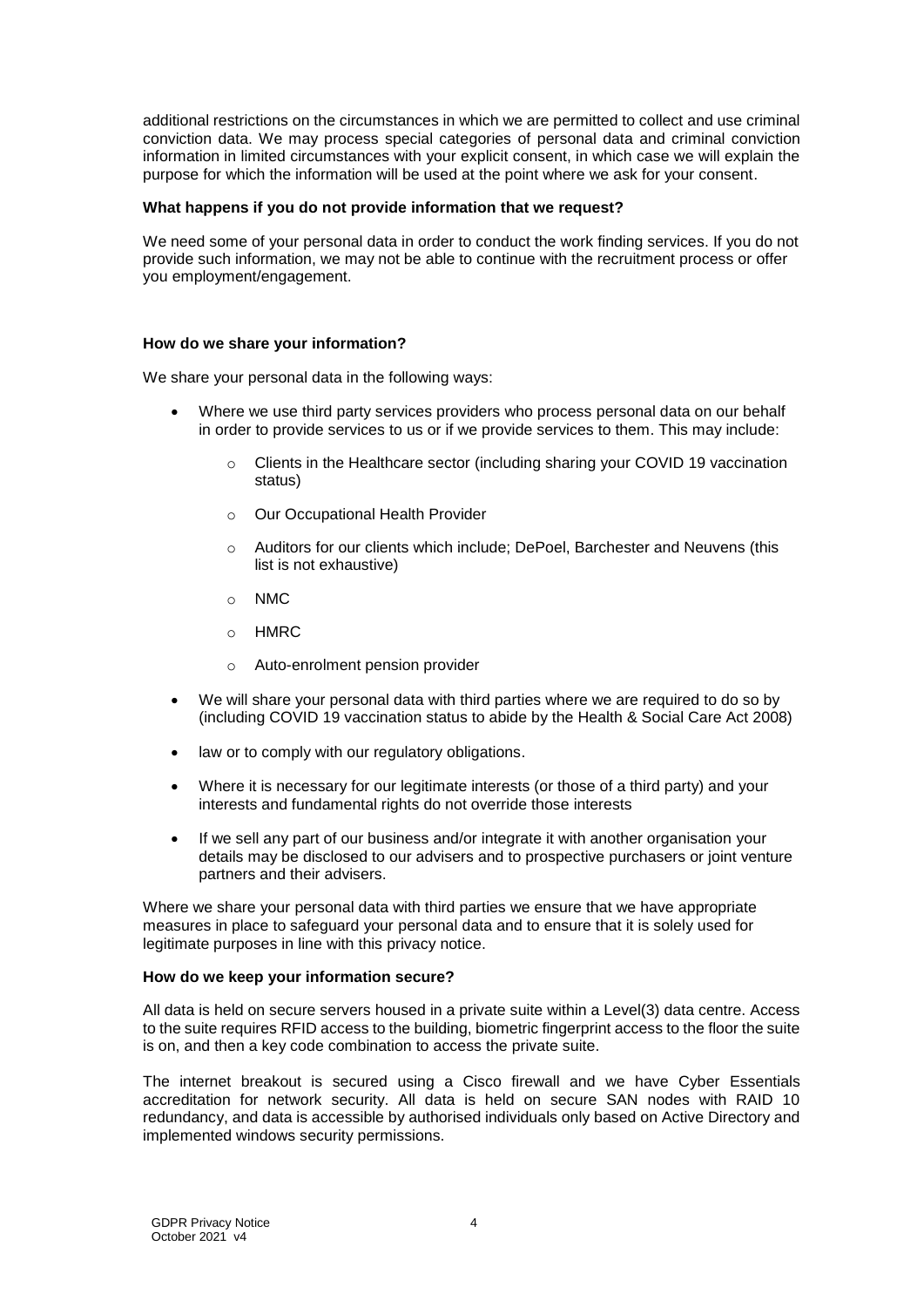All virtual servers are fully backed up nightly to a separate server within the private suite via Veeam software, and following this the backup is then replicated to a secure server housed at our Head Office in Stratford. External network access is limited to authorised users only, running Cisco AnyConnect VPN software via the Cisco ASA. All external access if via Windows RDP server access, with features such as printing to devices outside of the company network disabled.

We use the full Trend Micro Smart Protection Complete Suite, with all updates immediately deployed and enforced by our central Control Centre. All urgent windows security updates are automatically downloaded and deployed overnight by the Windows Server Update Service to ensure all servers and client machines are fully protected against latest threats. Practises employed to help secure company data include (but are not limited to):

Access to all data restricted to only authorised users.

- $\circ$  Endpoint encryption in place for portable media (including laptops)
- o USB write blocking to prevent data being copied to personal drives
- o Blocking of all web based email and data storage websites
- o All users are required to change their password every 30 days
- o All user passwords must meet minimum security requirements
- o All machines auto lock after 10 minutes of inactivity to prevent unauthorised access to unattended machines

All hardware, backups, and data links are fully monitored 24/7 using PRTG Enterprise Console.

We will ensure access to personal data is restricted to employees working within our group on a need to know basis. Training will be provided to any employees working within the group who need access to your personal data to ensure it is secured at all times.

## **When do we transfer your information overseas?**

When data is transferred to countries outside of the UK and the European Economic Area those countries may not offer an equivalent level of protection for personal data to the laws in the UK. Where this is the case we will ensure that appropriate safeguards are put in place to protect your personal data.

The countries to which your personal data is transferred and the safeguards in place are detailed below:

<span id="page-4-2"></span>India

If you would like to see a copy of the adequacy mechanisms that we use to protect your personal data please contact [gdpr@servocahealth.com](mailto:gdpr@servocahealth.com)

#### <span id="page-4-0"></span>**For how long do we keep your information?**

As a general rule we keep personal data about candidates for the duration of the recruitment and selection process and for a period of:

- 12 months post registering
- 24 months post placement for working seeking services
- 6 years post placement for HMRC purposes

However, where we have statutory obligations to keep personal data for a longer period or where we may need your information for a longer period in case of a legal claim, then the retention period may be longer. Candidates are considered to be 'registered' when they have commenced the compliance process. No Personal Data will be retained for candidates that do not progress to the compliance stage.

## <span id="page-4-1"></span>**Your rights in relation to your information**

You have a number of rights in relation to your personal data, these include the right to: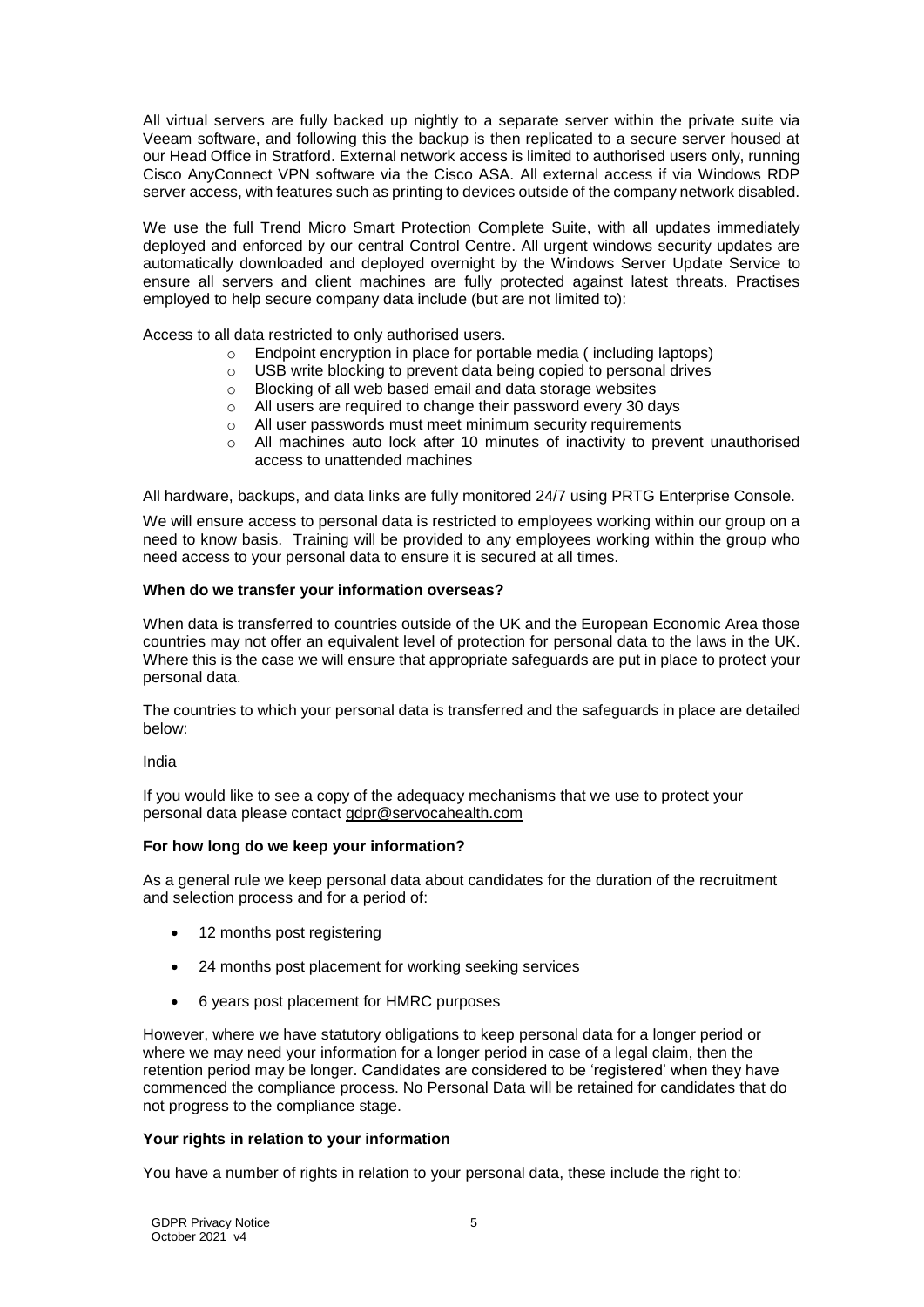- be informed about how we use your personal data;
- obtain access to your personal data that we hold;
- request that your personal data is corrected if you believe it is incorrect, incomplete or inaccurate;
- request that we erase your personal data in the following circumstances:
	- o if we are continuing to process personal data beyond the period when it is necessary to do so for the purpose for which it was originally collected;
	- $\circ$  if we are relying on consent as the legal basis for processing and you withdraw consent;
	- $\circ$  if we are relying on legitimate interest as the legal basis for processing and you object to this processing and there is no overriding compelling ground which enables us to continue with the processing;
	- o if the personal data has been processed unlawfully (i.e. in breach of the requirements of the data protection legislation);
	- if it is necessary to delete the personal data to comply with a legal obligation.
- ask us to restrict our data processing activities where you consider that:
	- o personal data is inaccurate;
	- o our processing of your personal data is unlawful ;
	- o where we no longer need the personal data but you require us to keep it to enable you to establish, exercise or defend a legal claim;
	- o where you have raised an objection to our use of your personal data;
- request a copy of certain personal data that you have provided to us in a commonly used electronic format. This right relates to personal data that you have provided to us that we need in order to take steps to enter into a contract with you and personal data where we are relying on consent to process your personal data;
- object to our processing of your personal data where we are relying on legitimate interests or exercise of a public interest task to make the processing lawful. If you raise an objection we will carry out an assessment to determine whether we have an overriding legitimate ground which entitles us to continue to process your personal data;
- not be subject to automated decisions which produce legal effects or which could have a similarly significant effect on you.

If you would like to exercise any of your rights or find out more, please contact gdpr@servocahealth.com. The [Table](#page-6-0) at the end of this notice provides more detail about the information that we use, the legal basis that we rely on in each case and your rights.

## <span id="page-5-0"></span>**Complaints**

If you have any complaints about the way we use your personal data please contact gdpr@servocahealth.com who will try to resolve the issue. If we cannot resolve your complaint, you have the right to complain to the data protection authority in your country (the Information Commissioner in the UK).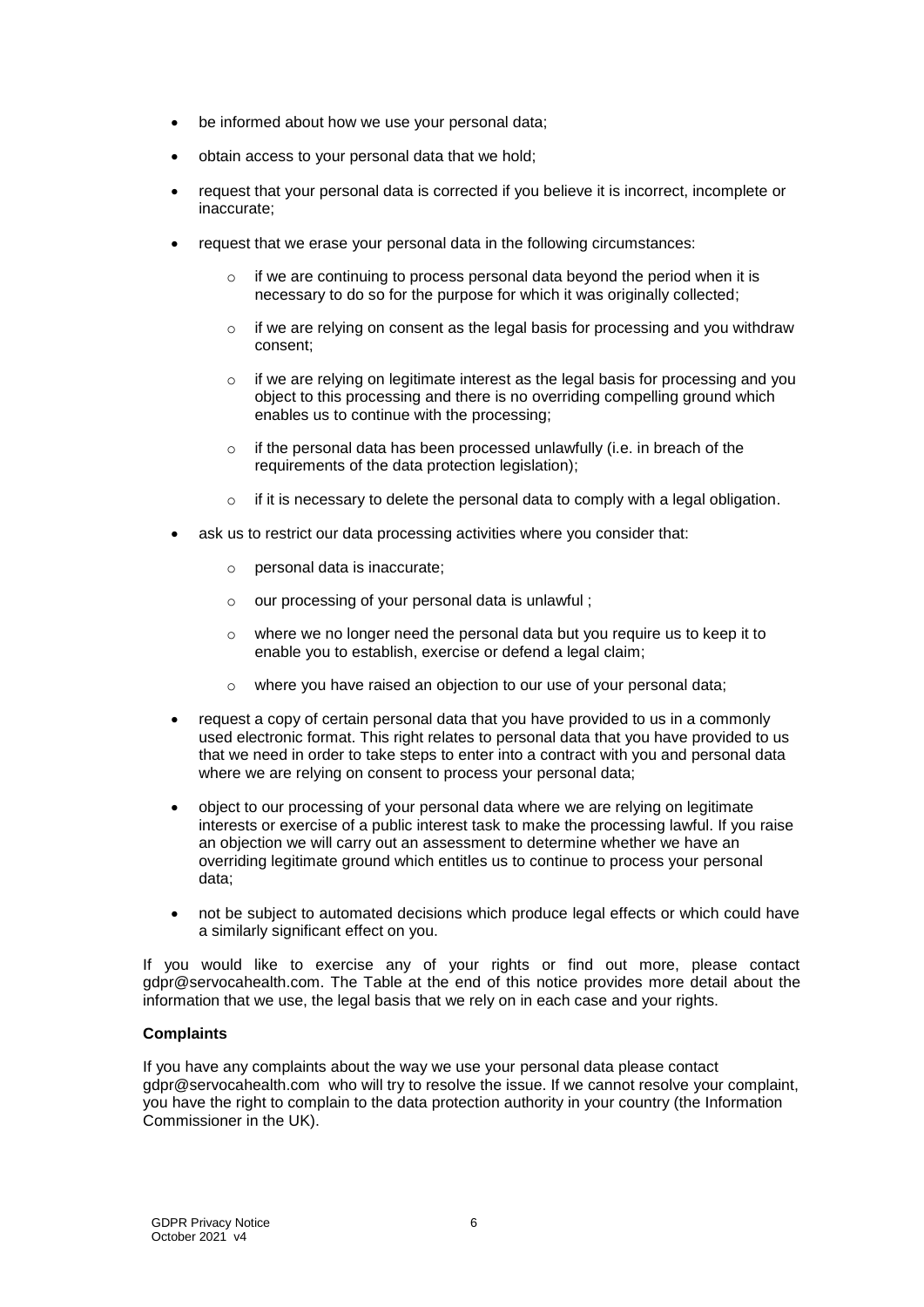# **Table: quick check of how we use your personal data**

<span id="page-6-0"></span>

| <b>Purpose</b>                | Data used                                                                                                                                                                                                             | <b>Legal basis</b>                                                                                                                                                                                                                                                                                                                                                                       | Which rights apply?*                                         |
|-------------------------------|-----------------------------------------------------------------------------------------------------------------------------------------------------------------------------------------------------------------------|------------------------------------------------------------------------------------------------------------------------------------------------------------------------------------------------------------------------------------------------------------------------------------------------------------------------------------------------------------------------------------------|--------------------------------------------------------------|
| Work seeking services         | Personal contact details, national insurance<br>number, recruitment information,<br>employment/engagement records, referencing,<br>application form, DBS, vaccination status, PIN<br>number and compensation history. | Legitimate interests. It is in our<br>legitimate interests to evaluate<br>whether you have the necessary<br>experience, qualifications, skills and<br>qualities to perform the relevant role.<br>Necessary for the performance of<br>the contract with you. Public interest<br>in the area of Public health                                                                              | The generally applicable rights plus<br>the right to object. |
| Right to work checks          | Information relating to your right to work<br>status, national insurance number, passport<br>number, nationality, tax status information, and<br>personal contact details.                                            | Legitimate interest. It is in our<br>interests to ensure that those who<br>work for us have the right to work in<br>the UK as well as to establish the<br>statutory excuse to avoid liability for<br>the civil penalty for employing<br>someone without the right to<br>undertake the work for which they<br>are employed. Necessary for the<br>performance of the contract with<br>you. | The generally applicable rights plus<br>the right to object. |
| Fraud and crime<br>prevention | Information about criminal convictions and<br>offences committed by you. Identity verification<br>information.                                                                                                        | Public interest and legitimate<br>interest. It is in our interests as well<br>as the interest of our candidates/<br>employees/ workers/ contractors to<br>ensure the prevention of fraud and<br>crime is monitored. This will ensure<br>a safe workplace for all. Necessary<br>for the performance of the contract<br>with you.                                                          | The generally applicable rights plus<br>the right to object. |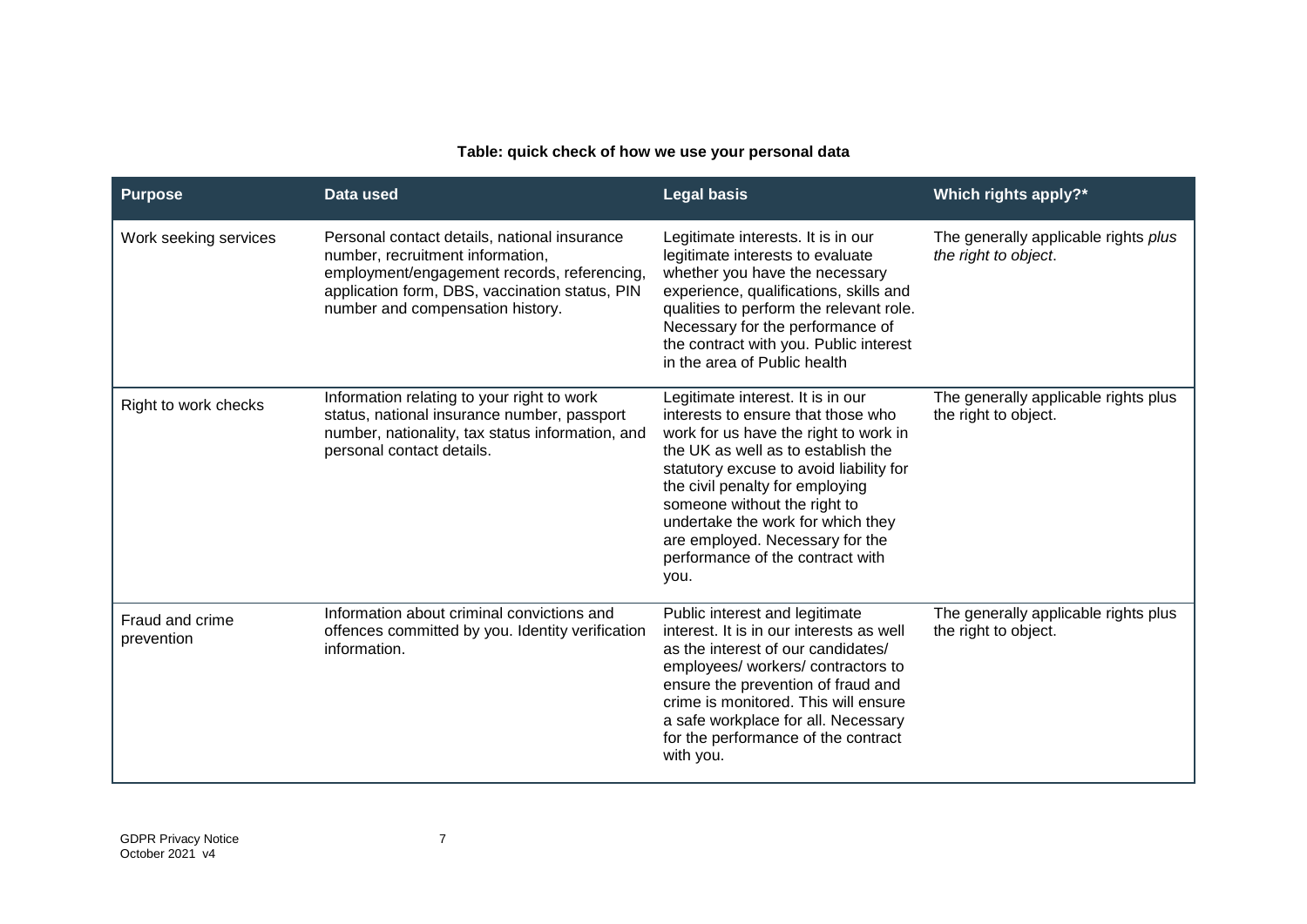| Diversity monitoring        | Gender, marital status and dependents and<br>information about your race or ethnicity,<br>religious beliefs, health, sexual orientation.  | Public interest.                                                                                                                                                                                                                                                                                                                                                                | The generally applicable rights plus<br>the right to object. |
|-----------------------------|-------------------------------------------------------------------------------------------------------------------------------------------|---------------------------------------------------------------------------------------------------------------------------------------------------------------------------------------------------------------------------------------------------------------------------------------------------------------------------------------------------------------------------------|--------------------------------------------------------------|
| To deal with legal disputes | Personal contact details, references,<br>information submitted as part of the selection<br>process and interview notes.                   | Legitimate interest. It is in our<br>interests to process personal data to<br>make and defend legal claims to<br>ensure that our legal rights are<br>protected.                                                                                                                                                                                                                 | The generally applicable rights plus<br>the right to object. |
| Investigations              | Personal contact details, training records,<br>worker assessments, engagement records,<br>PIN number                                      | To comply with a legal obligation.                                                                                                                                                                                                                                                                                                                                              |                                                              |
| Payroll processing          | Personal contact details, National Insurance<br>number, bank details, compensation                                                        | To comply with a legal obligation in<br>terms of PAYE, NMW, HMRC and<br>auto enrolment purposes. Legitimate<br>interests. It is in our legitimate<br>interests to ensure we process your<br>remuneration correctly for the work<br>you undertake and to ensure we<br>fulfil our contractual obligations with<br>you. Necessary for the performance<br>of the contract with you. | The generally applicable rights plus<br>the right to object  |
| Audits                      | Personal contact details, recruitment<br>information, employment/engagement records,<br>referencing, application form, DBS, PIN<br>number | Legitimate interests. It is in our<br>legitimate interests to ensure we<br>pass the audits as required by our<br>Clients to ensure we remain as a<br>supplier and provide work to you<br>and other candidates. Necessary for<br>the performance of the contract with<br>you.                                                                                                    | The generally applicable rights plus<br>the right to object  |
| Referencing                 | Name, employment dates and any<br>safeguarding or NMC investigations                                                                      | Legitimate interests. It is in our<br>legitimate interests to ensure we<br>comply with legal, NHS and<br>contractual requirements to only<br>provide workers who have                                                                                                                                                                                                           |                                                              |